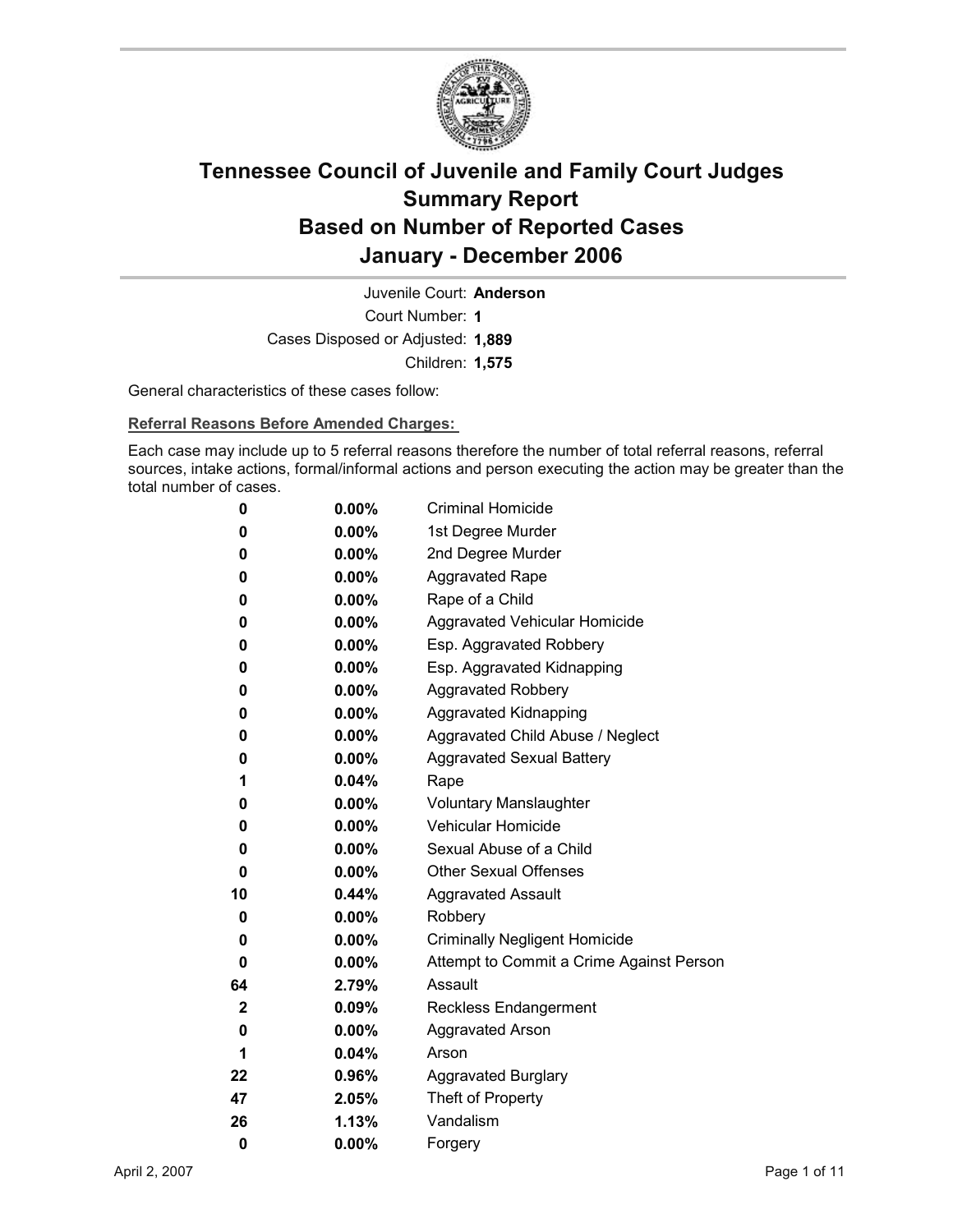

Juvenile Court: **Anderson**

Court Number: **1**

Cases Disposed or Adjusted: **1,889**

Children: **1,575**

#### **Referral Reasons Before Amended Charges:**

Each case may include up to 5 referral reasons therefore the number of total referral reasons, referral sources, intake actions, formal/informal actions and person executing the action may be greater than the total number of cases.

| 0            | 0.00%    | <b>Worthless Checks</b>                                     |
|--------------|----------|-------------------------------------------------------------|
| 5            | 0.22%    | Illegal Possession / Fraudulent Use of Credit / Debit Cards |
| 11           | 0.48%    | <b>Burglary</b>                                             |
| 5            | 0.22%    | Unauthorized Use of a Vehicle                               |
| 0            | $0.00\%$ | <b>Cruelty to Animals</b>                                   |
| 5            | $0.22\%$ | Sale of Controlled Substances                               |
| 13           | 0.57%    | <b>Other Drug Offenses</b>                                  |
| 26           | 1.13%    | Possession of Controlled Substances                         |
| 0            | 0.00%    | <b>Criminal Attempt</b>                                     |
| 1            | 0.04%    | Carrying Weapons on School Property                         |
| 5            | 0.22%    | Unlawful Carrying / Possession of a Weapon                  |
| 4            | 0.17%    | <b>Evading Arrest</b>                                       |
| 0            | $0.00\%$ | Escape                                                      |
| 1            | 0.04%    | Driving Under Influence (DUI)                               |
| 16           | 0.70%    | Possession / Consumption of Alcohol                         |
| 3            | 0.13%    | Resisting Stop, Frisk, Halt, Arrest or Search               |
| 0            | $0.00\%$ | <b>Aggravated Criminal Trespass</b>                         |
| 0            | $0.00\%$ | Harassment                                                  |
| 1            | 0.04%    | Failure to Appear                                           |
| 5            | 0.22%    | Filing a False Police Report                                |
| $\mathbf{2}$ | $0.09\%$ | Criminal Impersonation                                      |
| 33           | 1.44%    | <b>Disorderly Conduct</b>                                   |
| 18           | 0.78%    | <b>Criminal Trespass</b>                                    |
| 5            | 0.22%    | <b>Public Intoxication</b>                                  |
| 0            | $0.00\%$ | Gambling                                                    |
| 476          | 20.71%   | Traffic                                                     |
| 12           | 0.52%    | <b>Local Ordinances</b>                                     |
| 0            | $0.00\%$ | Violation of Wildlife Regulations                           |
| 5            | 0.22%    | Contempt of Court                                           |
| 13           | 0.57%    | Violation of Probation                                      |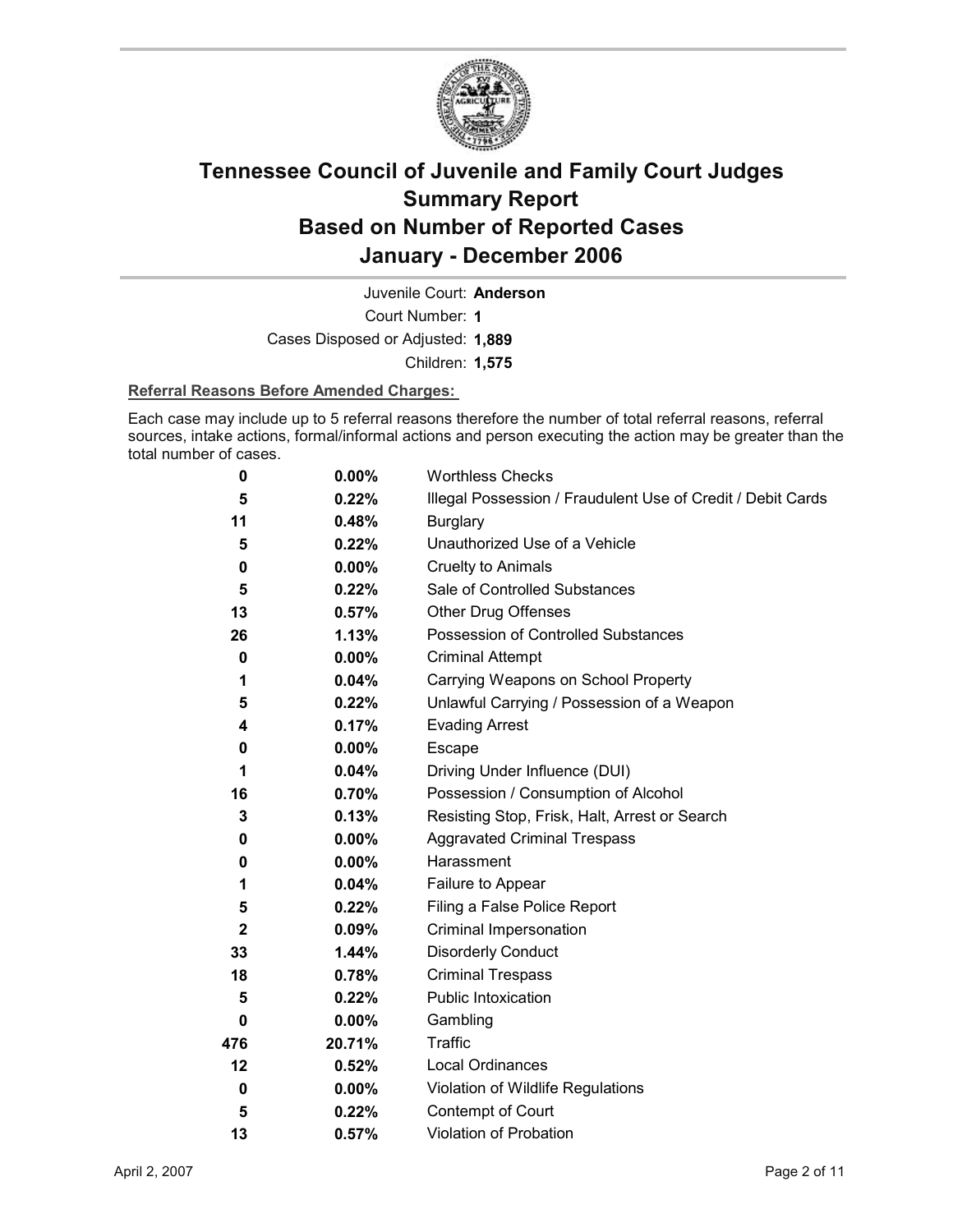

Court Number: **1** Juvenile Court: **Anderson**

Cases Disposed or Adjusted: **1,889**

Children: **1,575**

#### **Referral Reasons Before Amended Charges:**

Each case may include up to 5 referral reasons therefore the number of total referral reasons, referral sources, intake actions, formal/informal actions and person executing the action may be greater than the total number of cases.

| 0        | 0.00%    | Violation of Aftercare                 |
|----------|----------|----------------------------------------|
| 29       | 1.26%    | <b>Unruly Behavior</b>                 |
| 22       | 0.96%    | Truancy                                |
| 46       | 2.00%    | In-State Runaway                       |
| 1        | 0.04%    | Out-of-State Runaway                   |
| 122      | 5.31%    | Possession of Tobacco Products         |
| 10       | 0.44%    | Violation of a Valid Court Order       |
| 4        | 0.17%    | Violation of Curfew                    |
| 0        | 0.00%    | Sexually Abused Child                  |
| $\bf{0}$ | $0.00\%$ | <b>Physically Abused Child</b>         |
| 86       | 3.74%    | Dependency / Neglect                   |
| 17       | 0.74%    | <b>Termination of Parental Rights</b>  |
| 0        | 0.00%    | <b>Violation of Pretrial Diversion</b> |
| $\bf{0}$ | 0.00%    | Violation of Informal Adjustment       |
| 78       | 3.39%    | <b>Judicial Review</b>                 |
| $\bf{0}$ | 0.00%    | <b>Administrative Review</b>           |
| 5        | 0.22%    | <b>Foster Care Review</b>              |
| 88       | 3.83%    | Custody                                |
| 7        | 0.30%    | Visitation                             |
| 94       | 4.09%    | Paternity / Legitimation               |
| 685      | 29.81%   | Child Support                          |
| 0        | $0.00\%$ | <b>Request for Medical Treatment</b>   |
| 0        | $0.00\%$ | <b>Consent to Marry</b>                |
| 166      | 7.22%    | Other                                  |
| 2,298    | 100.00%  | <b>Total Referrals</b>                 |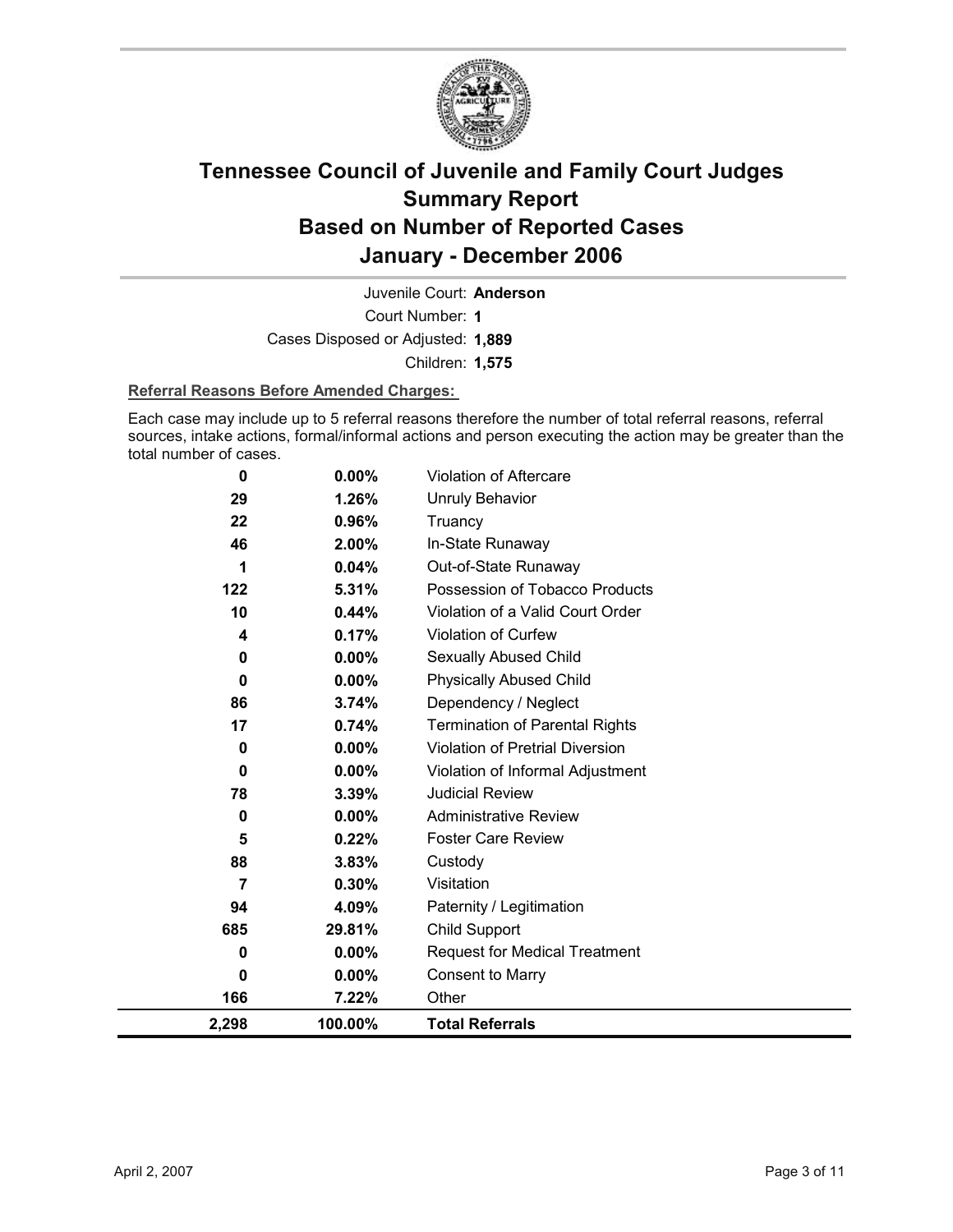

| Juvenile Court: Anderson |                                   |                                   |  |  |  |
|--------------------------|-----------------------------------|-----------------------------------|--|--|--|
|                          | Court Number: 1                   |                                   |  |  |  |
|                          | Cases Disposed or Adjusted: 1,889 |                                   |  |  |  |
|                          |                                   | Children: 1,575                   |  |  |  |
|                          | Referral Sources: 1               |                                   |  |  |  |
| 909                      | 39.56%                            | Law Enforcement                   |  |  |  |
| 46                       | 2.00%                             | Parents                           |  |  |  |
| 36                       | 1.57%                             | <b>Relatives</b>                  |  |  |  |
| 5                        | 0.22%                             | Self                              |  |  |  |
| 92                       | 4.00%                             | School                            |  |  |  |
| $\bf{0}$                 | 0.00%                             | <b>CSA</b>                        |  |  |  |
| 175                      | 7.62%                             | <b>DCS</b>                        |  |  |  |
| 792                      | 34.46%                            | <b>Other State Department</b>     |  |  |  |
| 44                       | 1.91%                             | <b>District Attorney's Office</b> |  |  |  |
| 41                       | 1.78%                             | <b>Court Staff</b>                |  |  |  |
| 74                       | 3.22%                             | Social Agency                     |  |  |  |
| 26                       | 1.13%                             | <b>Other Court</b>                |  |  |  |
| 11                       | 0.48%                             | Victim                            |  |  |  |
| $\mathbf{2}$             | 0.09%                             | Child & Parent                    |  |  |  |
| 0                        | 0.00%                             | Hospital                          |  |  |  |
| 0                        | 0.00%                             | Unknown                           |  |  |  |
| 45                       | 1.96%                             | Other                             |  |  |  |
| 2,298                    | 100.00%                           | <b>Total Referral Sources</b>     |  |  |  |

### **Age of Child at Referral: 2**

| 1,575 | 100.00%  | <b>Total Child Count</b> |  |
|-------|----------|--------------------------|--|
| 0     | $0.00\%$ | Unknown / Not Reported   |  |
| 569   | 36.13%   | Ages 19 and Over         |  |
| 265   | 16.83%   | Ages 17 through 18       |  |
| 358   | 22.73%   | Ages 15 through 16       |  |
| 144   | 9.14%    | Ages 13 through 14       |  |
| 64    | 4.06%    | Ages 11 through 12       |  |
| 175   | 11.11%   | Ages 10 and Under        |  |
|       |          |                          |  |

 $1$  If different than number of Referral Reasons (2298), verify accuracy of your court's data.

<sup>2</sup> One child could be counted in multiple categories, verify accuracy of your court's data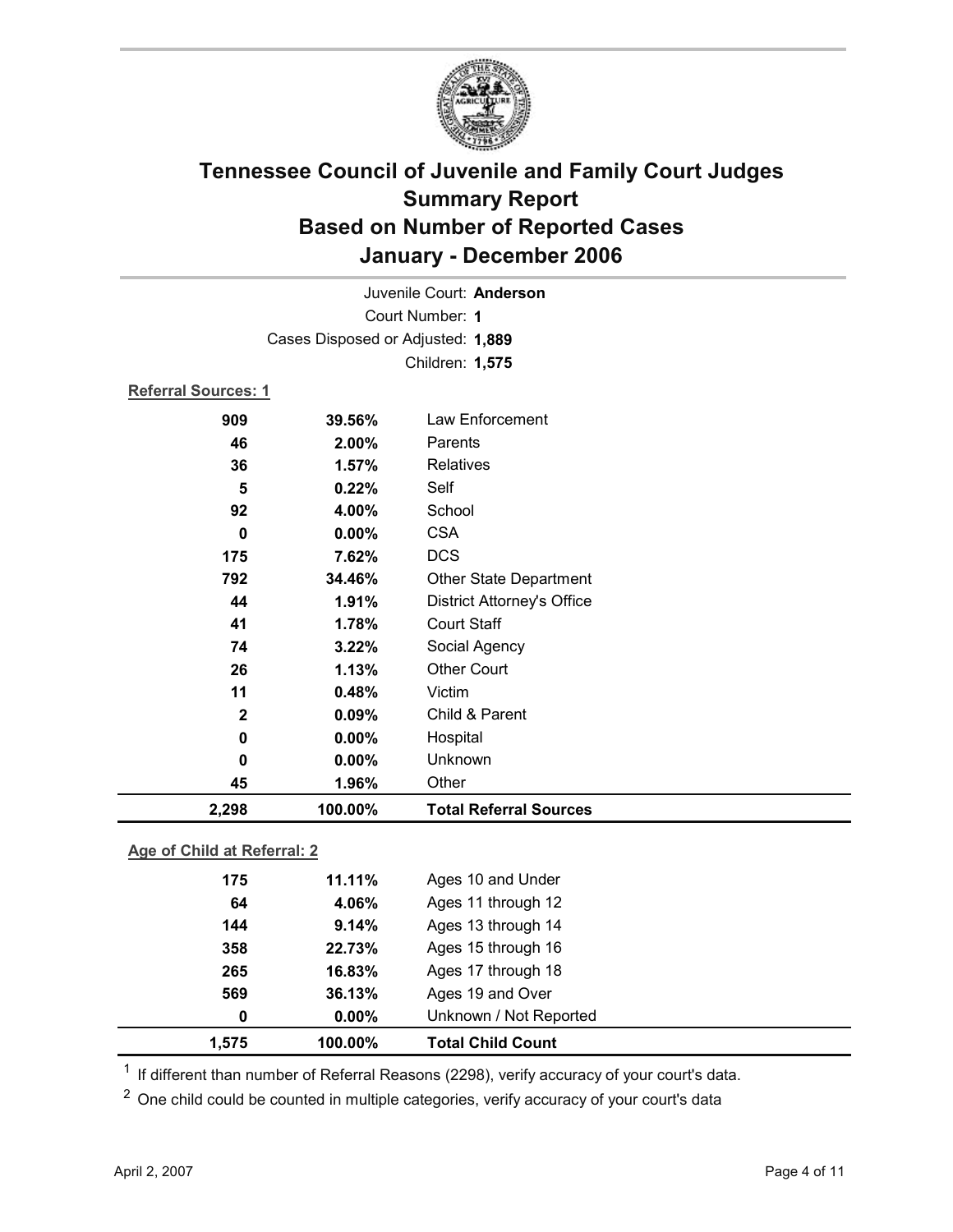

| Juvenile Court: Anderson                |                                   |                          |  |  |  |
|-----------------------------------------|-----------------------------------|--------------------------|--|--|--|
| Court Number: 1                         |                                   |                          |  |  |  |
|                                         | Cases Disposed or Adjusted: 1,889 |                          |  |  |  |
|                                         |                                   | Children: 1,575          |  |  |  |
| Sex of Child: 1                         |                                   |                          |  |  |  |
| 1,049                                   | 66.60%                            | Male                     |  |  |  |
| 514                                     | 32.63%                            | Female                   |  |  |  |
| 12                                      | 0.76%                             | Unknown                  |  |  |  |
| 1,575                                   | 100.00%                           | <b>Total Child Count</b> |  |  |  |
| Race of Child: 1                        |                                   |                          |  |  |  |
| 1,272                                   | 80.76%                            | White                    |  |  |  |
| 189                                     | 12.00%                            | African American         |  |  |  |
| $\mathbf 2$                             | 0.13%                             | Native American          |  |  |  |
| 5                                       | 0.32%                             | Asian                    |  |  |  |
| 13                                      | 0.83%                             | Mixed                    |  |  |  |
| 94                                      | 5.97%                             | Unknown                  |  |  |  |
| 1,575                                   | 100.00%                           | <b>Total Child Count</b> |  |  |  |
| <b>Hispanic Origin: 1</b>               |                                   |                          |  |  |  |
| 8                                       | 0.51%                             | Yes                      |  |  |  |
| 1,550                                   | 98.41%                            | <b>No</b>                |  |  |  |
| 17                                      | 1.08%                             | Unknown                  |  |  |  |
| 1,575                                   | 100.00%                           | <b>Total Child Count</b> |  |  |  |
| <b>School Enrollment of Children: 1</b> |                                   |                          |  |  |  |
| 1,303                                   | 82.73%                            | Yes                      |  |  |  |
| 65                                      | 4.13%                             | No                       |  |  |  |
| 207                                     | 13.14%                            | Unknown                  |  |  |  |
| 1,575                                   | 100.00%                           | <b>Total Child Count</b> |  |  |  |

 $1$  One child could be counted in multiple categories, verify accuracy of your court's data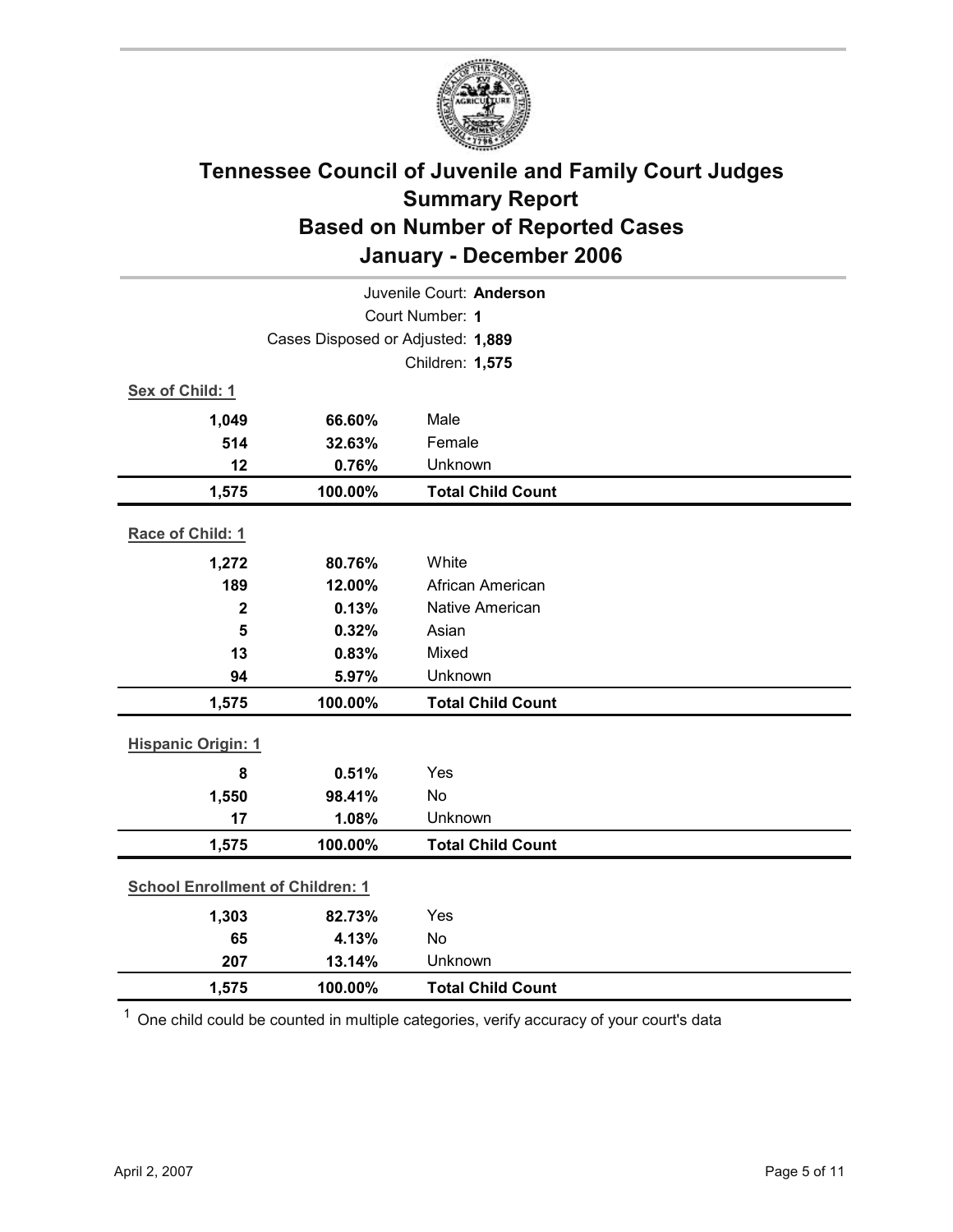

Court Number: **1** Juvenile Court: **Anderson** Cases Disposed or Adjusted: **1,889** Children: **1,575**

**Living Arrangement of Child at Time of Referral: 1**

| 1,575        | 100.00%  | <b>Total Child Count</b>     |  |
|--------------|----------|------------------------------|--|
| 120          | 7.62%    | Other                        |  |
| 682          | 43.30%   | Unknown                      |  |
| 5            | 0.32%    | Independent                  |  |
| 6            | $0.38\%$ | In an Institution            |  |
| $\mathbf{2}$ | 0.13%    | In a Residential Center      |  |
| 4            | 0.25%    | In a Group Home              |  |
| 22           | 1.40%    | With Foster Family           |  |
| 9            | 0.57%    | With Adoptive Parents        |  |
| 53           | $3.37\%$ | <b>With Relatives</b>        |  |
| 85           | 5.40%    | <b>With Father</b>           |  |
| 298          | 18.92%   | With Mother                  |  |
| 49           | 3.11%    | With Mother and Stepfather   |  |
| 17           | 1.08%    | With Father and Stepmother   |  |
| 223          | 14.16%   | With Both Biological Parents |  |
|              |          |                              |  |

#### **Type of Detention: 2**

| 1,889        | 100.00%  | <b>Total Detention Count</b> |  |
|--------------|----------|------------------------------|--|
| 0            | $0.00\%$ | Other                        |  |
| 190          | 10.06%   | Does Not Apply               |  |
| 1,693        | 89.62%   | <b>Unknown</b>               |  |
| 0            | $0.00\%$ | <b>Psychiatric Hospital</b>  |  |
| 0            | $0.00\%$ | Jail - No Separation         |  |
| 0            | $0.00\%$ | Jail - Partial Separation    |  |
| 0            | $0.00\%$ | Jail - Complete Separation   |  |
| 4            | 0.21%    | Juvenile Detention Facility  |  |
| $\mathbf{2}$ | 0.11%    | Non-Secure Placement         |  |
|              |          |                              |  |

 $<sup>1</sup>$  One child could be counted in multiple categories, verify accuracy of your court's data</sup>

 $2$  If different than number of Cases (1889) verify accuracy of your court's data.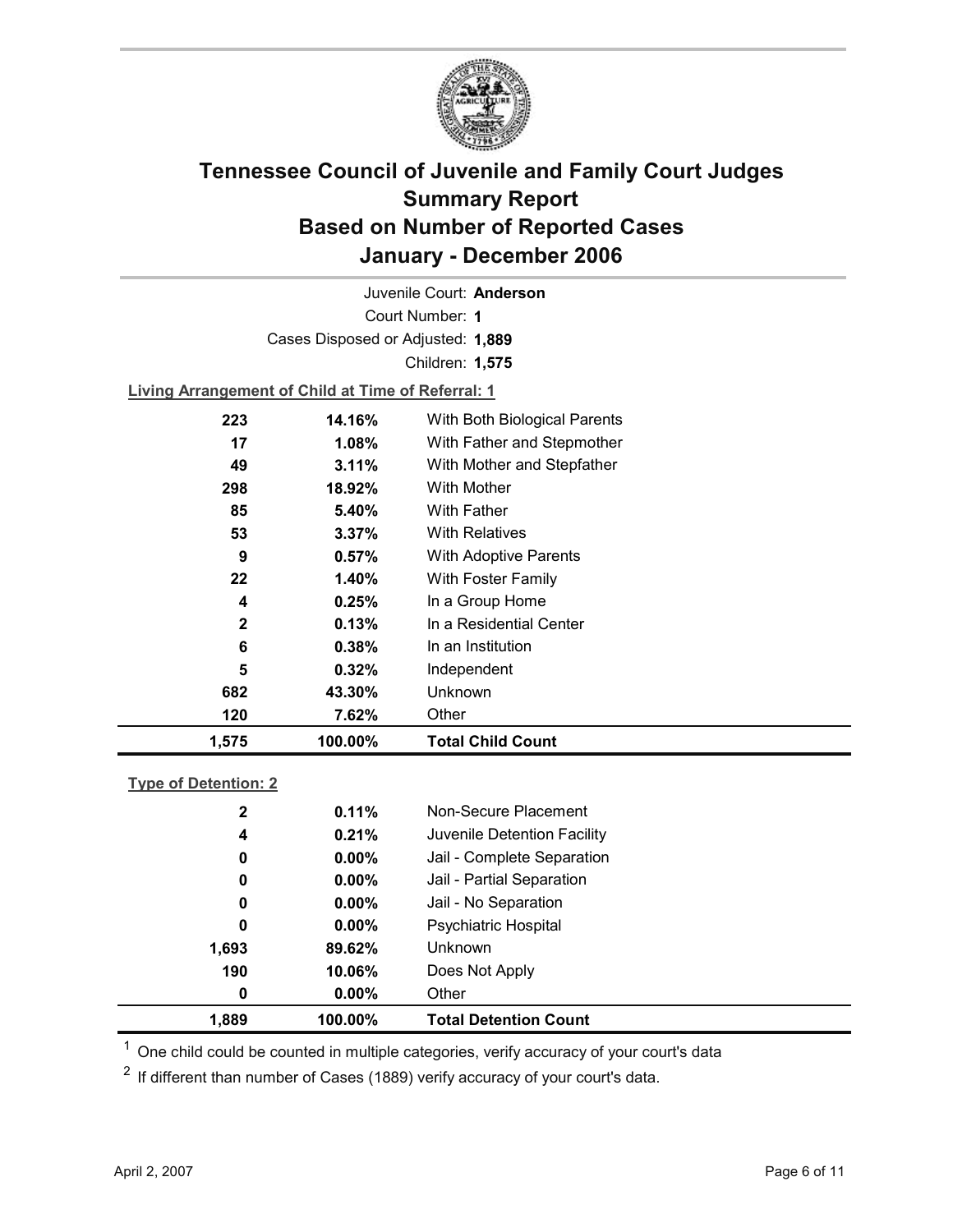

|                          | Juvenile Court: Anderson                           |                                      |  |  |
|--------------------------|----------------------------------------------------|--------------------------------------|--|--|
| Court Number: 1          |                                                    |                                      |  |  |
|                          | Cases Disposed or Adjusted: 1,889                  |                                      |  |  |
|                          |                                                    | Children: 1,575                      |  |  |
|                          | <b>Placement After Secure Detention Hearing: 1</b> |                                      |  |  |
| 16                       | 0.85%                                              | Returned to Prior Living Arrangement |  |  |
| 0                        | $0.00\%$                                           | Juvenile Detention Facility          |  |  |
| 0                        | 0.00%                                              | Jail                                 |  |  |
| 0                        | 0.00%                                              | Shelter / Group Home                 |  |  |
| $\overline{2}$           | 0.11%                                              | Foster Family Home                   |  |  |
| 0                        | $0.00\%$                                           | <b>Psychiatric Hospital</b>          |  |  |
| 1,640                    | 86.82%                                             | Unknown / Not Reported               |  |  |
| 231                      | 12.23%                                             | Does Not Apply                       |  |  |
| 0                        | 0.00%                                              | Other                                |  |  |
|                          |                                                    |                                      |  |  |
| 1,889                    | 100.00%                                            | <b>Total Placement Count</b>         |  |  |
|                          |                                                    |                                      |  |  |
| <b>Intake Actions: 2</b> |                                                    |                                      |  |  |
| 1,582                    | 68.84%                                             | <b>Petition Filed</b>                |  |  |
| 4                        | 0.17%                                              | <b>Motion Filed</b>                  |  |  |
| 520                      | 22.63%                                             | <b>Citation Processed</b>            |  |  |
| $\bf{0}$                 | $0.00\%$                                           | Notification of Paternity Processed  |  |  |
| 73                       | 3.18%                                              | Scheduling of Judicial Review        |  |  |
| 0                        | 0.00%                                              | Scheduling of Administrative Review  |  |  |
| 5                        | 0.22%                                              | Scheduling of Foster Care Review     |  |  |
| 24                       | 1.04%                                              | Unknown                              |  |  |
| 18                       | 0.78%                                              | Does Not Apply                       |  |  |
| 72<br>2,298              | 3.13%<br>100.00%                                   | Other<br><b>Total Intake Count</b>   |  |  |

 $1$  If different than number of Cases (1889) verify accuracy of your court's data.

 $2$  If different than number of Referral Reasons (2298), verify accuracy of your court's data.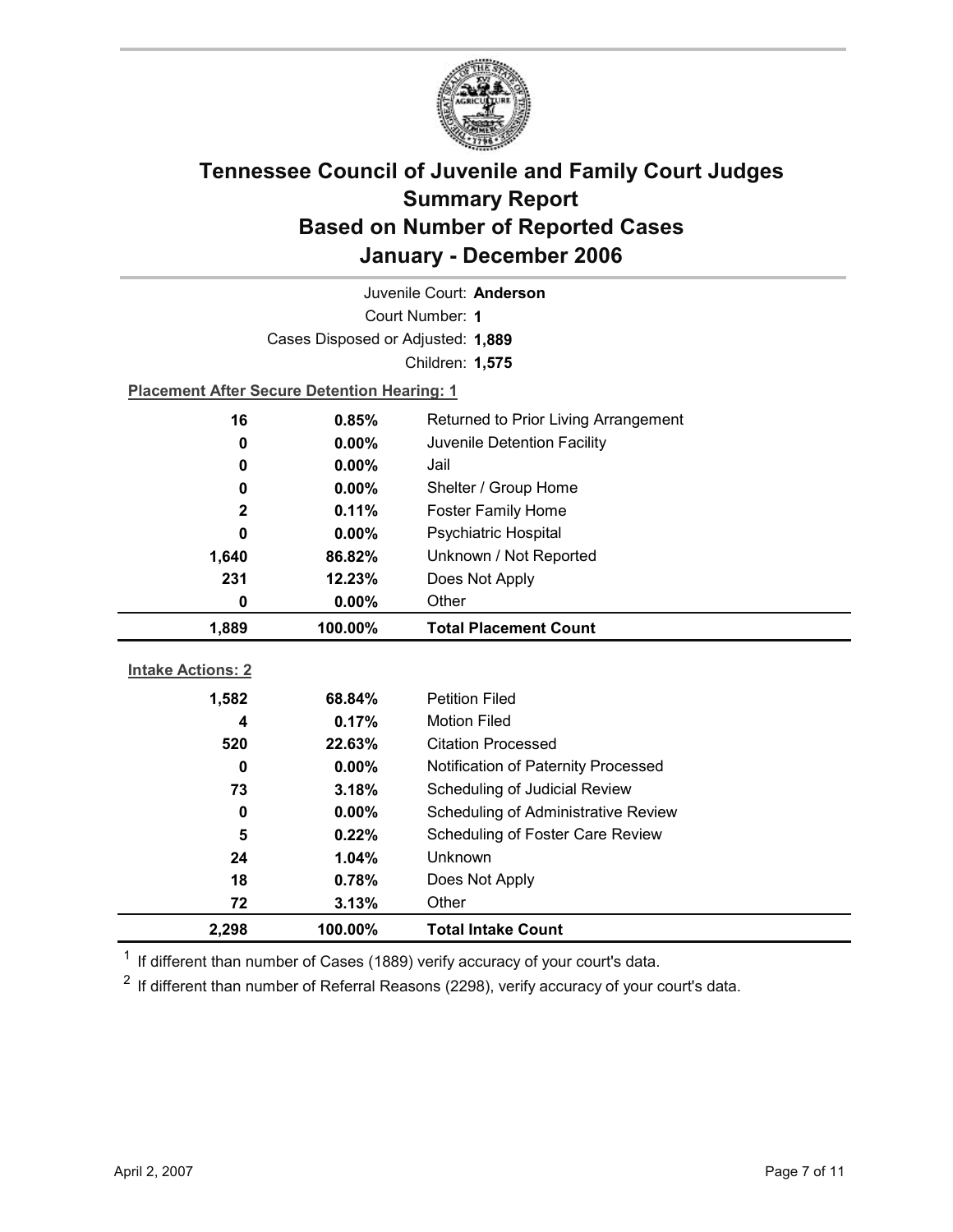

Court Number: **1** Juvenile Court: **Anderson** Cases Disposed or Adjusted: **1,889** Children: **1,575**

#### **Last Grade Completed by Child: 1**

| 24                                      | 1.52%   | Too Young for School         |
|-----------------------------------------|---------|------------------------------|
| 1                                       | 0.06%   | Preschool                    |
| 1                                       | 0.06%   | Kindergarten                 |
| 4                                       | 0.25%   | 1st Grade                    |
| 1                                       | 0.06%   | 2nd Grade                    |
| $\mathbf 2$                             | 0.13%   | 3rd Grade                    |
| 6                                       | 0.38%   | 4th Grade                    |
| 25                                      | 1.59%   | 5th Grade                    |
| 43                                      | 2.73%   | 6th Grade                    |
| 61                                      | 3.87%   | 7th Grade                    |
| 96                                      | 6.10%   | 8th Grade                    |
| 110                                     | 6.98%   | 9th Grade                    |
| 167                                     | 10.60%  | 10th Grade                   |
| 118                                     | 7.49%   | 11th Grade                   |
| 29                                      | 1.84%   | 12th Grade                   |
| 0                                       | 0.00%   | Non-Graded Special Ed        |
| $\mathbf 2$                             | 0.13%   | <b>GED</b>                   |
| $\mathbf 2$                             | 0.13%   | Graduated                    |
| 5                                       | 0.32%   | <b>Never Attended School</b> |
| 417                                     | 26.48%  | Unknown                      |
| 461                                     | 29.27%  | Other                        |
| 1,575                                   | 100.00% | <b>Total Child Count</b>     |
| <b>Enrolled in Special Education: 1</b> |         |                              |
| 62                                      | 3.94%   | Yes                          |
| 1,355                                   | 86.03%  | No                           |

 $1$  One child could be counted in multiple categories, verify accuracy of your court's data

**158 10.03%** Unknown

**1,575 100.00% Total Child Count**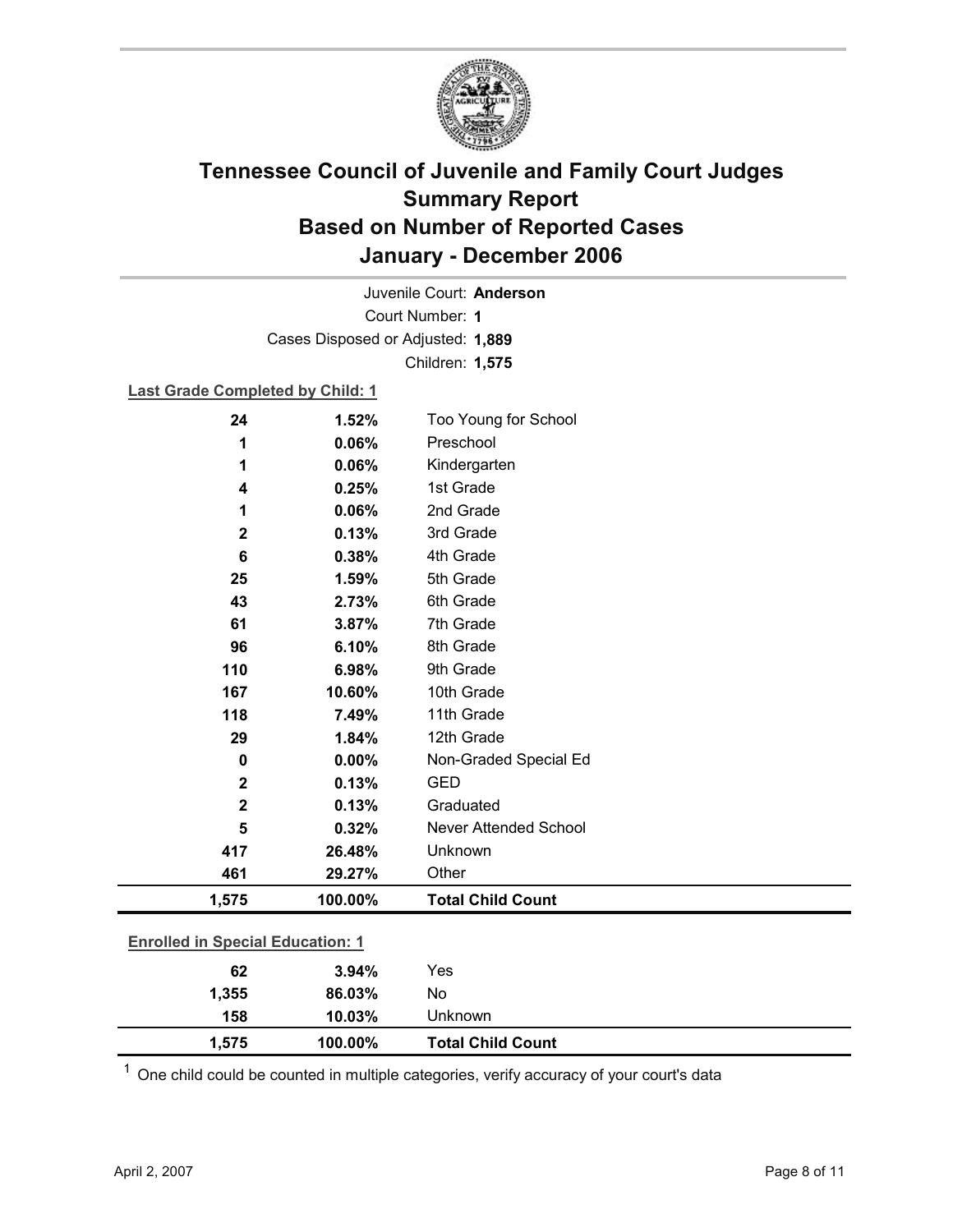

|       |                                   | Juvenile Court: Anderson  |  |  |
|-------|-----------------------------------|---------------------------|--|--|
|       | Court Number: 1                   |                           |  |  |
|       | Cases Disposed or Adjusted: 1,889 |                           |  |  |
|       | Children: 1,575                   |                           |  |  |
|       | <b>Action Executed By: 1</b>      |                           |  |  |
| 2,138 | 93.04%                            | Judge                     |  |  |
| 57    | 2.48%                             | Referee                   |  |  |
| 69    | 3.00%                             | <b>YSO</b>                |  |  |
| 34    | 1.48%                             | Other                     |  |  |
| 0     | $0.00\%$                          | Unknown / Not Reported    |  |  |
| 2,298 | 100.00%                           | <b>Total Action Count</b> |  |  |

#### **Formal / Informal Actions: 1**

| 2,298 | 100.00%  | <b>Total Action Count</b>                      |
|-------|----------|------------------------------------------------|
| 0     | $0.00\%$ | Unknown / Not Reported                         |
| 977   | 42.52%   | Other                                          |
| 134   | 5.83%    | Case Held Open                                 |
| 21    | $0.91\%$ | Review Concluded                               |
| 538   | 23.41%   | <b>Special Proceeding</b>                      |
| 1     | 0.04%    | Charges Cleared by Transfer to Adult Court     |
| 5     | 0.22%    | <b>Transfer to Adult Court Hearing</b>         |
| 1     | $0.04\%$ | <b>Pretrial Diversion</b>                      |
| 89    | $3.87\%$ | Informal Adjustment                            |
| 0     | $0.00\%$ | <b>Complaint Substantiated Mentally III</b>    |
| 0     | $0.00\%$ | <b>Complaint Substantiated Abused</b>          |
| 24    | 1.04%    | Complaint Substantiated Dependent / Neglected  |
| 16    | 0.70%    | <b>Complaint Substantiated Status Offender</b> |
| 230   | 10.01%   | <b>Complaint Substantiated Delinquent</b>      |
| 54    | 2.35%    | Retired / Nolle Prosequi                       |
| 208   | 9.05%    | Dismissed                                      |
|       |          |                                                |

 $1$  If different than number of Referral Reasons (2298), verify accuracy of your court's data.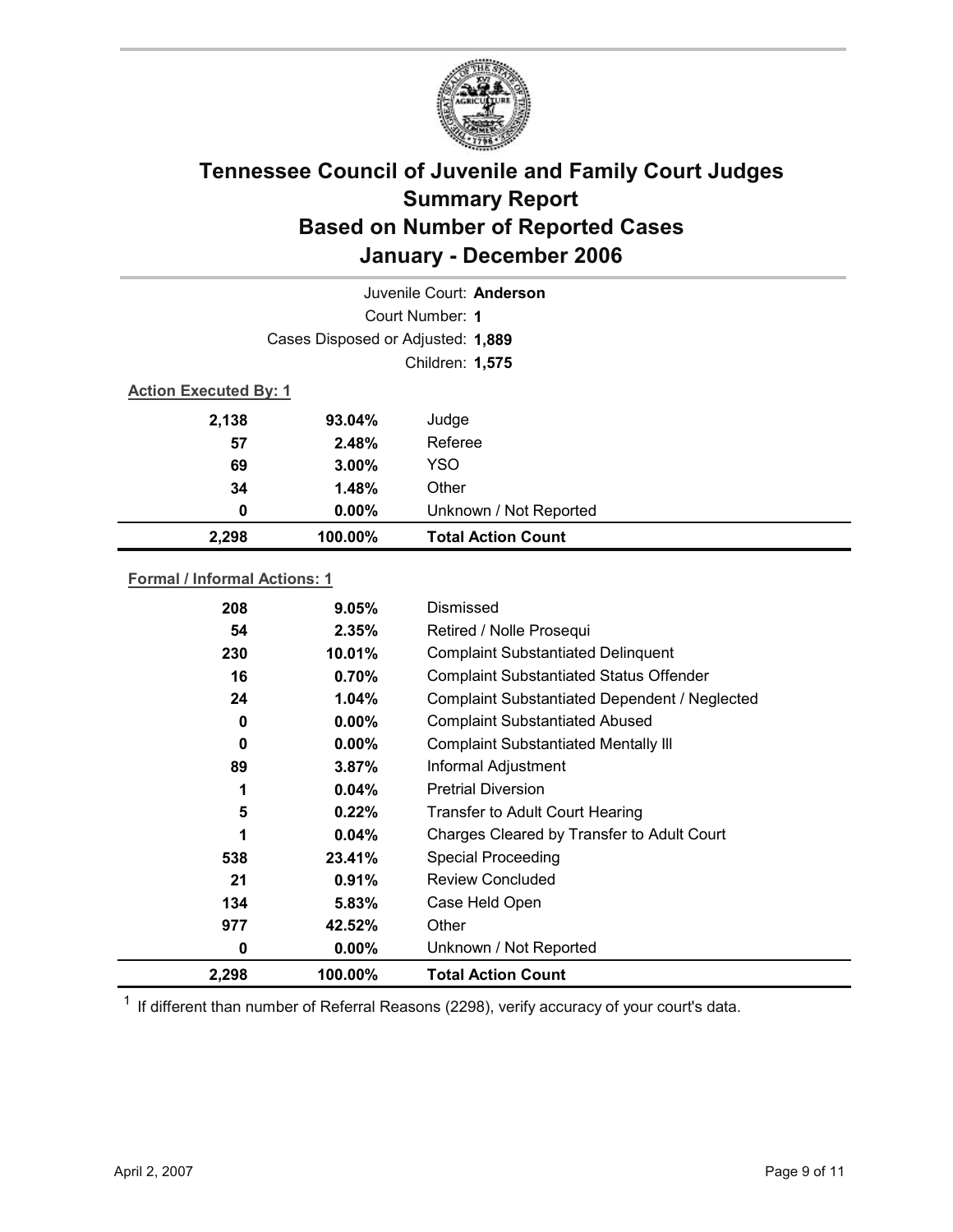

| Juvenile Court: Anderson          |                                                       |                                                      |  |
|-----------------------------------|-------------------------------------------------------|------------------------------------------------------|--|
| Court Number: 1                   |                                                       |                                                      |  |
| Cases Disposed or Adjusted: 1,889 |                                                       |                                                      |  |
|                                   |                                                       | Children: 1,575                                      |  |
| <b>Case Outcomes:</b>             | There can be multiple outcomes for one child or case. |                                                      |  |
| 355                               | 7.83%                                                 | <b>Case Dismissed</b>                                |  |
| 66                                | 1.46%                                                 | Case Retired or Nolle Prosequi                       |  |
| 102                               | 2.25%                                                 | Warned / Counseled                                   |  |
| 96                                | 2.12%                                                 | Held Open For Review                                 |  |
| 70                                | 1.54%                                                 | Supervision / Probation to Juvenile Court            |  |
| 1                                 | 0.02%                                                 | <b>Probation to Parents</b>                          |  |
| 36                                | 0.79%                                                 | Referral to Another Entity for Supervision / Service |  |
| 33                                | 0.73%                                                 | Referred for Mental Health Counseling                |  |
| 52                                | 1.15%                                                 | Referred for Alcohol and Drug Counseling             |  |
| 0                                 | $0.00\%$                                              | Referred to Alternative School                       |  |
| 13                                | 0.29%                                                 | Referred to Private Child Agency                     |  |
| 28                                | 0.62%                                                 | Referred to Defensive Driving School                 |  |
| 42                                | 0.93%                                                 | Referred to Alcohol Safety School                    |  |
| 38                                | 0.84%                                                 | Referred to Juvenile Court Education-Based Program   |  |
| 16                                | 0.35%                                                 | Driver's License Held Informally                     |  |
| 0                                 | $0.00\%$                                              | <b>Voluntary Placement with DMHMR</b>                |  |
| 5                                 | 0.11%                                                 | <b>Private Mental Health Placement</b>               |  |
| 0                                 | $0.00\%$                                              | <b>Private MR Placement</b>                          |  |
| 6                                 | 0.13%                                                 | Placement with City/County Agency/Facility           |  |
| 0                                 | $0.00\%$                                              | Placement with Relative / Other Individual           |  |
| 12                                | 0.26%                                                 | Fine                                                 |  |
| 116                               | 2.56%                                                 | <b>Public Service</b>                                |  |
| 55                                | 1.21%                                                 | Restitution                                          |  |
| 0                                 | 0.00%                                                 | Runaway Returned                                     |  |
| 14                                | 0.31%                                                 | No Contact Order                                     |  |
| 0                                 | 0.00%                                                 | Injunction Other than No Contact Order               |  |
| 8                                 | 0.18%                                                 | <b>House Arrest</b>                                  |  |
| 45                                | 0.99%                                                 | <b>Court Defined Curfew</b>                          |  |
| 308                               | 6.79%                                                 | Dismissed from Informal Adjustment                   |  |
| 1                                 | 0.02%                                                 | <b>Dismissed from Pretrial Diversion</b>             |  |
| 11                                | 0.24%                                                 | Released from Probation                              |  |
| 2                                 | 0.04%                                                 | <b>Transferred to Adult Court</b>                    |  |
| 0                                 | $0.00\%$                                              | <b>DMHMR Involuntary Commitment</b>                  |  |